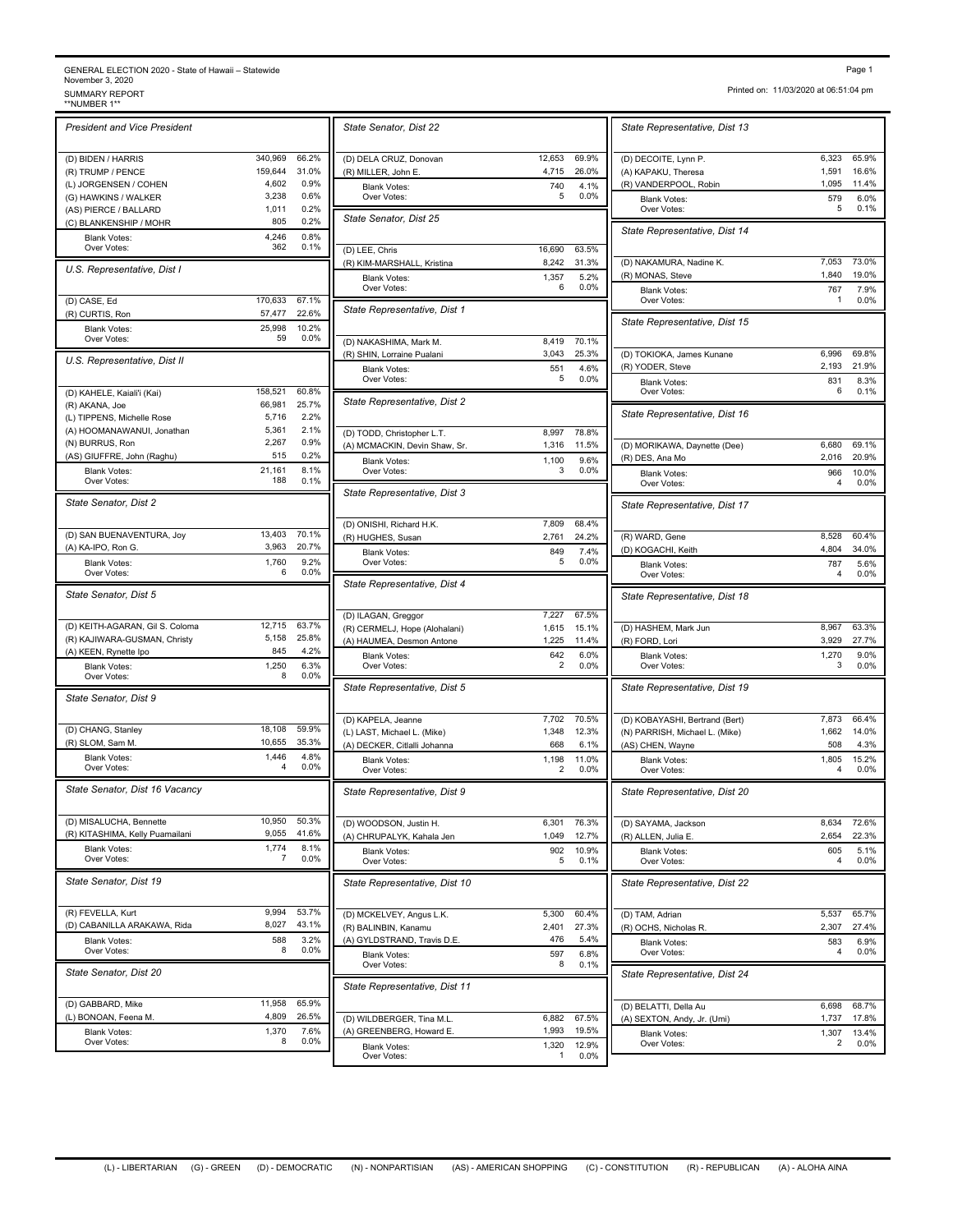### GENERAL ELECTION 2020 - State of Hawaii – Statewide<br>November 3, 2020<br>SUMMARY REPORT<br>\*\*NUMBER 1\*\* Page 2<br>November 3, 2020<br>SUMMARY REPORT Printed on: 11/03/2020 at 06:51:04 pm<br>\*\*NUMBER 1\*\* FORT<br>\*\*NUMBER 1\*\*

| State Representative, Dist 30                    |                |                | State Representative, Dist 4                                |
|--------------------------------------------------|----------------|----------------|-------------------------------------------------------------|
| (D) GANADEN, Ernesto M. (Sonny)                  | 3,092          | 67.0%          | (D) GATES, Cedric Asuega                                    |
| (R) QUILINGKING, Tess Abalos                     | 1,281<br>235   | 27.8%<br>5.1%  | (R) ALDEGUER, Maysana Akah<br>(A) SIMPLICIANO, Joseph K., J |
| <b>Blank Votes:</b><br>Over Votes:               | 4              | 0.1%           | <b>Blank Votes:</b>                                         |
| State Representative, Dist 33                    |                |                | Over Votes:<br>State Representative, Dist 4                 |
| (D) KONG, Sam Satoru                             | 8,565          | 70.9%          |                                                             |
| (R) BOYETTE, Jennifer (Jenny)                    | 2,662          | 22.0%          | (R) CHEAPE MATSUMOTO, La                                    |
| <b>Blank Votes:</b><br>Over Votes:               | 853<br>2       | 7.1%<br>0.0%   | (D) CHAPMAN, Michael<br><b>Blank Votes:</b>                 |
| State Representative, Dist 34                    |                |                | Over Votes:<br>State Representative, Dist 4                 |
| (D) TAKAYAMA, Gregg                              | 7,331          | 63.2%          |                                                             |
| (R) SIMON, Keone F.                              | 3,741          | 32.3%          | (D) QUINLAN, Sean                                           |
| <b>Blank Votes:</b><br>Over Votes:               | 525<br>3       | 4.5%<br>0.0%   | (R) READY, Boyd<br><b>Blank Votes:</b>                      |
| State Representative, Dist 35                    |                |                | Over Votes:                                                 |
|                                                  |                |                | State Representative, Dist 4                                |
| (D) TAKUMI, Roy M.                               | 4,989          | 64.3%          |                                                             |
| (R) HOOD, Carl E.<br>(A) KAHAU, Keline-Kameyo    | 1,767<br>504   | 22.8%<br>6.5%  | (D) MATAYOSHI, Scot<br>(R) DANNER, Kilomana                 |
| <b>Blank Votes:</b>                              | 499            | 6.4%           | <b>Blank Votes:</b>                                         |
| Over Votes:                                      | 2              | 0.0%           | Over Votes:                                                 |
| State Representative, Dist 36                    |                |                | State Representative, Dist &                                |
| (R) OKIMOTO, Val                                 | 6,118          | 48.7%          | (D) BRANCO, Patrick Pihana                                  |
| (D) LA CHICA, Trish<br><b>Blank Votes:</b>       | 5,942<br>492   | 47.3%<br>3.9%  | (R) SOUZA, Kanani<br><b>Blank Votes:</b>                    |
| Over Votes:                                      | 5              | 0.0%           | Over Votes:                                                 |
| State Representative, Dist 37                    |                |                | State Representative, Dist &                                |
| (D) YAMANE, Ryan I.                              | 9,464          | 73.2%          | (D) MARTEN, Lisa                                            |
| (R) SVRCINA, Emil<br><b>Blank Votes:</b>         | 2,816<br>648   | 21.8%<br>5.0%  | (R) KAMA-TOTH, Kukana K.K.<br>(A) HO, Erik K.               |
| Over Votes:                                      | 8              | 0.1%           | <b>Blank Votes:</b>                                         |
| State Representative, Dist 39                    |                |                | Over Votes:<br>Hawaii Resident Trustee                      |
| (D) CULLEN, Ty J.K.                              | 6,685          | 65.5%          |                                                             |
| (R) MAGLINTI, Austin L.S.                        | 2,904          | 28.4%          | LINDSEY, Keola                                              |
| <b>Blank Votes:</b><br>Over Votes:               | 624<br>0       | 6.1%<br>0.0%   | MANGAUIL, Lanakila<br><b>Blank Votes:</b>                   |
| State Representative, Dist 40                    |                |                | Over Votes:                                                 |
|                                                  |                |                | Molokai Resident Trustee                                    |
| (R) MCDERMOTT, Bob                               | 4,361<br>3,469 | 53.5%<br>42.6% |                                                             |
| (D) MARTINEZ, Rose<br><b>Blank Votes:</b>        | 316            | 3.9%           | ALAPA, Luana<br>MACHADO, Colette (Piipii)                   |
| Over Votes:                                      | 2              | 0.0%           | <b>Blank Votes:</b><br>Over Votes:                          |
| State Representative, Dist 41                    |                |                | At-Large Trustee                                            |
| (D) LOPRESTI, Matthew S. (Matt)                  | 5,934          | 51.7%          |                                                             |
| (R) ALCOS, David (Bradda)<br><b>Blank Votes:</b> | 5,010<br>538   | 43.6%<br>4.7%  | AKINA, Keli'i<br>SOUZA, Keoni                               |
| Over Votes:                                      | 5              | 0.0%           | <b>Blank Votes:</b>                                         |
| State Representative, Dist 43                    |                |                | Over Votes:<br>Mayor, County of Hawaii                      |
| (D) ELI, Stacelynn Kehaulani                     | 3,602          | 50.8%          |                                                             |
| (R) GARCIA, Diamond                              | 2,831          | 39.9%          | ROTH, Mitch                                                 |
| (A) HOOHULI, Shaena Dela Cruz                    | 483            | 6.8%           | MARZO, Ikaika                                               |
| <b>Blank Votes:</b><br>Over Votes:               | 176<br>3       | 2.5%<br>0.0%   | <b>Blank Votes:</b><br>Over Votes:                          |

| State Representative, Dist 44                          |                       |                | Councilmember, Dist 1, County of Hawaii |                  |                  |
|--------------------------------------------------------|-----------------------|----------------|-----------------------------------------|------------------|------------------|
| (D) GATES, Cedric Asuega                               | 4,016                 | 63.7%          | KIMBALL, Heather L.                     | 4,350            | 51.4%            |
| (R) ALDEGUER, Maysana Akahai                           | 1,569                 | 24.9%          | YAGONG, Dominic                         | 3,569            | 42.2%            |
| (A) SIMPLICIANO, Joseph K., Jr.<br><b>Blank Votes:</b> | 575<br>138            | 9.1%<br>2.2%   | <b>Blank Votes:</b><br>Over Votes:      | 534<br>3         | 6.3%<br>0.0%     |
| Over Votes:                                            | 3                     | 0.0%           | Councilmember, Dist 5, County of Hawaii |                  |                  |
| State Representative, Dist 45                          |                       |                |                                         |                  |                  |
| (R) CHEAPE MATSUMOTO, Lauren                           | 3,888                 | 62.2%          | KANEALI'I-KLEINFELDER, Matt             | 3,966<br>3,609   | 47.7%<br>43.4%   |
| (D) CHAPMAN, Michael                                   | 2,101                 | 33.6%          | RODENHURST, Ikaika                      | 742              | 8.9%             |
| <b>Blank Votes:</b><br>Over Votes:                     | 258<br>$\overline{2}$ | 4.1%<br>0.0%   | <b>Blank Votes:</b><br>Over Votes:      | 6                | 0.1%             |
| State Representative, Dist 47                          |                       |                | Councilmember (East Maui)               |                  |                  |
|                                                        |                       |                | SINENCI, Shane                          | 28,648           | 46.9%            |
| (D) QUINLAN, Sean                                      | 4,866                 | 58.8%          | CARROLL, Claire Kamalu                  | 22,221           | 36.4%            |
| (R) READY, Boyd<br><b>Blank Votes:</b>                 | 3,108<br>296          | 37.6%<br>3.6%  | <b>Blank Votes:</b><br>Over Votes:      | 10,172<br>20     | 16.7%<br>0.0%    |
| Over Votes:                                            | 5                     | 0.1%           | Councilmember (West Maui)               |                  |                  |
| State Representative, Dist 49                          |                       |                |                                         |                  |                  |
|                                                        |                       |                | PALTIN. Tamara Akiko Maile              | 29,415           | 48.2%            |
| (D) MATAYOSHI, Scot<br>(R) DANNER, Kilomana            | 9,681<br>2,489        | 75.2%<br>19.3% | NAVA, Rick                              | 22,340<br>9,291  | 36.6%<br>15.2%   |
| <b>Blank Votes:</b>                                    | 694                   | 5.4%           | <b>Blank Votes:</b><br>Over Votes:      | 15               | 0.0%             |
| Over Votes:                                            | 2                     | 0.0%           | Councilmember (Wailuku-Waihee-Waikapu)  |                  |                  |
| State Representative, Dist 50                          |                       |                |                                         |                  |                  |
| (D) BRANCO, Patrick Pihana                             | 7,062                 | 58.9%          | LEE, Alice L.<br><b>Blank Votes:</b>    | 41,128<br>19,933 | 67.4%<br>32.6%   |
| (R) SOUZA, Kanani                                      | 4,076                 | 34.0%          | Over Votes:                             | 0                | 0.0%             |
| <b>Blank Votes:</b><br>Over Votes:                     | 843<br>4              | 7.0%<br>0.0%   | Councilmember (Kahului)                 |                  |                  |
| State Representative, Dist 51                          |                       |                | KAMA, Tasha                             | 25,742           | 42.2%            |
|                                                        |                       |                | KAMEKONA, Carol Lee                     | 23,779           | 38.9%            |
| (D) MARTEN, Lisa<br>(R) KAMA-TOTH, Kukana K.K.         | 6,496<br>4,333        | 54.9%<br>36.6% | <b>Blank Votes:</b><br>Over Votes:      | 11,517<br>23     | 18.9%<br>0.0%    |
| (A) HO, Erik K.                                        | 454                   | 3.8%           |                                         |                  |                  |
| <b>Blank Votes:</b><br>Over Votes:                     | 536<br>4              | 4.5%<br>0.0%   | Councilmember (South Maui)              |                  |                  |
| Hawaii Resident Trustee                                |                       |                | KING, Kelly Takaya                      | 29,739           | 48.7%<br>35.2%   |
|                                                        |                       |                | COOK, Tom<br><b>Blank Votes:</b>        | 21,504<br>9,805  | 16.1%            |
| LINDSEY, Keola                                         | 205,265               | 39.9%          | Over Votes:                             | 13               | 0.0%             |
| MANGAUIL, Lanakila                                     | 130,566<br>178,899    | 25.4%<br>34.7% | Councilmember (Makawao-Haiku-Paia)      |                  |                  |
| <b>Blank Votes:</b><br>Over Votes:                     | 147                   | 0.0%           |                                         |                  |                  |
| Molokai Resident Trustee                               |                       |                | MOLINA, Mike<br>EYRE, Aja               | 35,897<br>15,463 | 58.8%<br>25.3%   |
|                                                        |                       |                | <b>Blank Votes:</b>                     |                  | 9,682 15.9%      |
| ALAPA, Luana<br>MACHADO, Colette (Piipii)              | 173,380<br>141,808    | 33.7%<br>27.5% | Over Votes:                             | 19               | 0.0%             |
| <b>Blank Votes:</b>                                    | 199,544<br>145        | 38.8%          | Councilmember (Upcountry)               |                  |                  |
| Over Votes:                                            |                       | 0.0%           | SUGIMURA, Yuki Lei Kashiwa              | 41,433           | 67.9%            |
| At-Large Trustee                                       |                       |                | <b>Blank Votes:</b><br>Over Votes:      | 19,628<br>0      | 32.1%<br>0.0%    |
| AKINA, Keli'i                                          | 174,219               | 33.8%          |                                         |                  |                  |
| SOUZA, Keoni                                           | 172,086               | 33.4%          | Councilmember (Lanai)                   |                  |                  |
| <b>Blank Votes:</b><br>Over Votes:                     | 168,411<br>161        | 32.7%<br>0.0%  | JOHNSON, Gabe                           | 27,469           | 45.0%            |
| Mayor, County of Hawaii                                |                       |                | DE JETLEY, Alberta                      | 21,094           | 34.5%            |
|                                                        |                       |                | <b>Blank Votes:</b><br>Over Votes:      | 12,487<br>11     | 20.5%<br>$0.0\%$ |
| ROTH, Mitch                                            | 46.545                | 57.8%          | Councilmember (Molokai)                 |                  |                  |
| MARZO, Ikaika<br><b>Blank Votes:</b>                   | 32,134<br>1,841       | 39.9%<br>2.3%  |                                         |                  |                  |
| Over Votes:                                            | 11                    | 0.0%           | RAWLINS-FERNANDEZ, Keani                | 27,278           | 44.7%            |
|                                                        |                       |                | CRIVELLO, Stacy Helm                    | 22,513<br>11.252 | 36.9%<br>10 4 0/ |

Diamic code<br>Over Votes Over Votes: Over Votes: Over Votes *Councilmember, Dist 1, County of Hawaii* Over Votes: 3 0.0%  $6.3\%$ <br> $0.0\%$ KANEALI'I-KLEINFELDER, Matt 3,966 47.7% Over Votes: 6 0.1% 8.9% *Councilmember (East Maui)* SINENCI, Shane 28,648 46.9%<br>CARROLL, Claire Kamalu 22,221 36.4% Over Votes: 20 0.0% 16.7% *Councilmember (West Maui)* PALTIN, Tamara Akiko Maile 29,415 48.2% 22,340 36.6% Over Votes:  $15$  0.0% 15.2% *Councilmember (Wailuku-Waihee-Waikapu)*

Blank Votes: 11,253 18.4%

Blank Votes: 11,253 18.4%<br>Over Votes: 17 0.0%

Printed on: 11/03/2020 at 06:51:04 pm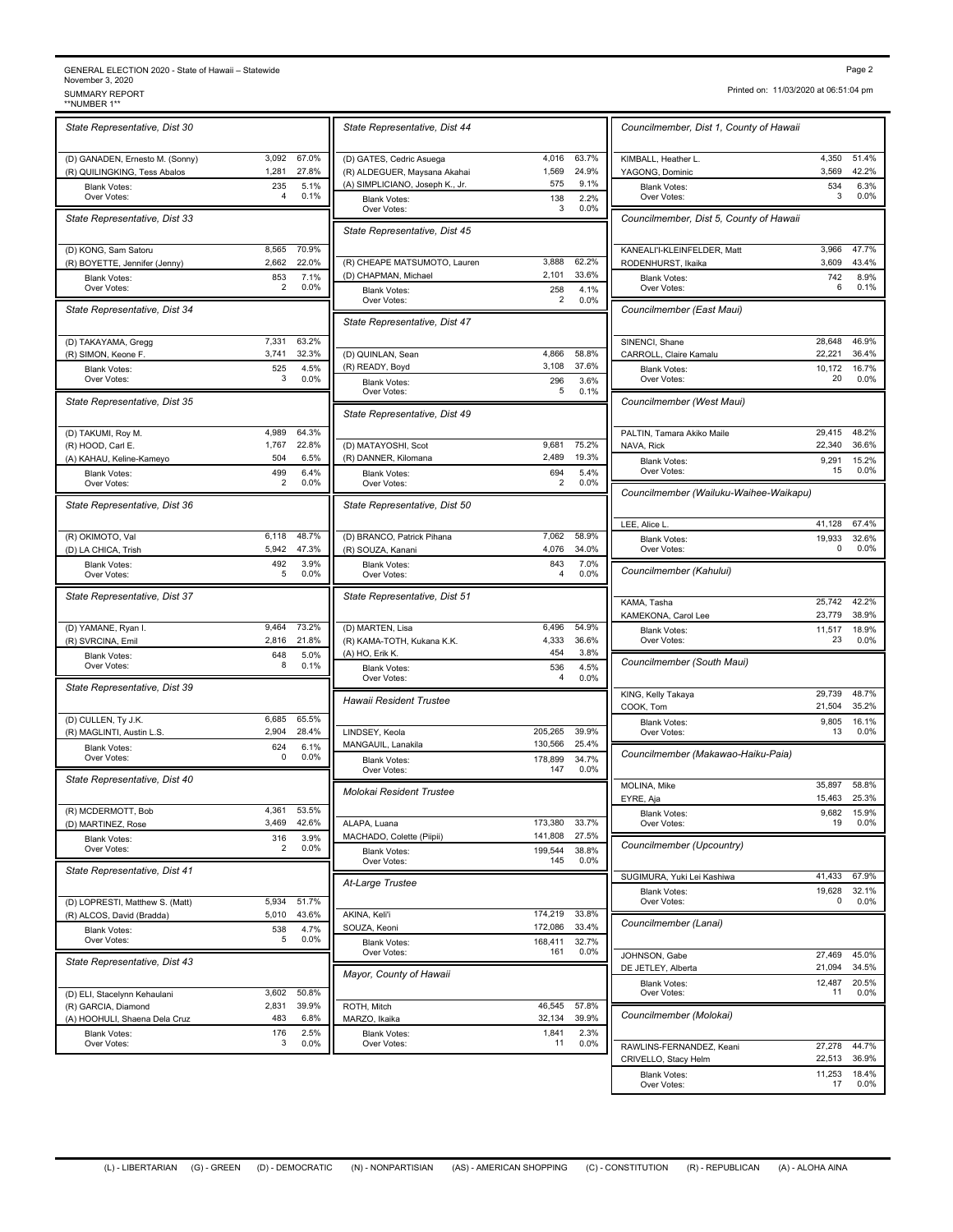### GENERAL ELECTION 2020 - State of Hawaii – Statewide<br>November 3, 2020<br>SUMMARY REPORT<br>\*\*NUMBER 1\*\* GENERAL ELECTION 2020 - State of Hawaii – Statewide<br>November 3, 2020<br>\*NUMBER 1\*\* SUMMARY REPORT<br>\*\*NUMBER 1\*\* The Report of the Summary Report of the Summary Report of the Summary Report of the Summary Report<br>\*\*NUMBER 1\*\*

| Printed on: 11/03/2020 at 06:51:04 pm |  |
|---------------------------------------|--|

*Councilmember, County of Kauai* Number To Vote For: 7 CHOCK, Mason K. 16,425 8.0% EVSLIN, Luke A. 15,470 7.5% KANESHIRO, Arryl 14,645 7.1%<br>CARVALHO, Bernard, Jr. 14,218 6.9% CARVALHO, Bernard, Jr. 14,218 6.9%<br>COWDEN, Felicia 12,510 6.1% COWDEN, Felicia 12,510 6.1%<br>
KUALII, KipuKai L.P. 12,465 6.1% KUALII, KipuKai L.P. 12,465 6.1%<br>DeCOSTA, Billy 12,382 6.0% DeCOSTA, Billy 12,382 6.0%<br>BULOSAN, Addison 12, 10.163 4.9% BULOSAN, Addison WAIALEALE BATTAD, Jade T. 9,514 4.6% JUSTUS, Ed 5,705 2.8% DANDURAND, Mike 5,401 2.6% NISHIMURA, Wally K. 6,170 2.5% SIMBRE-MEDEIROS, Shirley R. 4,853 2.4%<br>FUKUSHIMA, Richard S. 4,321 2.1% FUKUSHIMA, Richard S. Blank Votes: 62,012 30.2%<br>Over Votes: 31 0.1% Diamic *Coop*  30.2% *Mayor, City and County of Honolulu* BLANGIARDI, Rick 198,184 57.6%<br>AMEMIYA, Keith 136,762 39.8% 136,762 39.8% Blank Votes: 8,840<br>Over Votes: 123 Over Votes:  $123 \t 0.0\%$  Riank Votes:  $\frac{2.6\%}{0.0\%}$ *Prosecuting Attorney, City and County of Honolulu* ALM, Steve 182,428 53.0% KAU, Megan 139,095 40.4% Blank Votes: 22,287 6.5%<br>Over Votes: 99 0.0% Over Votes: 99 0.0% 6.5% *Councilmember, Dist III, City and County of Honolulu* KIAAINA, Esther 25,452 54.3% THIELEN, Greg Blank Votes: 4,095 8.7%<br>
Over Votes: 10 0.0% Over Votes: 10 0.0% 8.7% *Councilmember, Dist VII, City and County of Honolulu* CORDERO, Radiant 11,336 49.2% AKI, Jacob 9,926 43.0% Blank Votes: 1,793<br>Over Votes: 1,793 Over Votes:  $\begin{array}{ccc} 7 & 0.0\% \\ 2 & 0.0\% \end{array}$  7.8% *Councilmember, Dist IX, City and County of Honolulu* TULBA, Augusto E. (AugieT) 18,013 47.7%<br>ESPERO, Will 17,888 47.3% ESPERO, Will Blank Votes: 1,891 5.0%<br>Over Votes: 10 0.0% Over Votes: 10 0.0% 5.0% *HAWAI'I: Technical, Linguistic, & Grammatical Revisions of the Charter* YES 52,976 65.8% NO 16,358 20.3% Blank Votes: 11,183 13.9%<br>Cover Votes: 14 0.0% Over Votes:  $\frac{14}{14}$  0.0% 13.9% *HAWAI'I: Council Meeting Locations* YES 62,385 77.5% NO 10,317 12.8% Blank Votes: 7,811 Over Votes: 9.7% *HAWAI'I: Department of Research & Development* YES 60,827 75.5% NO 8,900 11.1% Blank Votes: 10,798 Over Votes: 6 0.0% 13.4%

| HAWAI'I: Authority of Police & Fire Commissions                                          |                  |                 | HAWAI'I: Membership on Boards & Commissions                 |                  |                |
|------------------------------------------------------------------------------------------|------------------|-----------------|-------------------------------------------------------------|------------------|----------------|
| <b>YES</b><br>NO.                                                                        | 59,909<br>12,419 | 74.4%<br>15.4%  | <b>YES</b><br><b>NO</b>                                     | 38,516<br>30,071 | 47.8%<br>37.3% |
| <b>Blank Votes:</b><br>Over Votes:                                                       | 8,172<br>31      | 10.1%<br>0.0%   | <b>Blank Votes:</b><br>Over Votes:                          | 11,916<br>28     | 14.8%<br>0.0%  |
| <b>HAWAI'I: Terms of Council Members</b>                                                 |                  |                 | HAWAI'I: Capital Budget & Capital Programs                  |                  |                |
|                                                                                          |                  |                 |                                                             |                  |                |
| <b>YES</b><br>NO.                                                                        | 34,432<br>38,326 | 42.8%<br>47.6%  | <b>YES</b><br>NO                                            | 56,105<br>12,577 | 69.7%<br>15.6% |
| <b>Blank Votes:</b><br>Over Votes:                                                       | 7,747<br>26      | 9.6%<br>$0.0\%$ | <b>Blank Votes:</b><br>Over Votes:                          | 11,835<br>14     | 14.7%<br>0.0%  |
| HAWAI'I: Public Access, Open Space, & Natural<br><b>Resources Preservation Fund</b>      |                  |                 | HAWAI'I: Board of Ethics                                    |                  |                |
| <b>YES</b><br>NO.                                                                        | 41,936<br>28,909 | 52.1%<br>35.9%  | <b>YES</b><br>NO                                            | 57,033<br>13,644 | 70.8%<br>16.9% |
| <b>Blank Votes:</b>                                                                      | 9,663            | 12.0%           | <b>Blank Votes:</b>                                         | 9,839            | 12.2%          |
| Over Votes:                                                                              | 23               | 0.0%            | Over Votes:                                                 | 15               | 0.0%           |
| HAWAI'I: Discipline of Council Members                                                   |                  |                 | MAUI: Affordable Housing Fund                               |                  |                |
| <b>YES</b><br>NO.                                                                        | 66,046           | 82.0%<br>8.3%   | <b>YES</b><br>N <sub>O</sub>                                | 32,212<br>24.819 | 52.8%<br>40.6% |
| <b>Blank Votes:</b>                                                                      | 6,650<br>7,818   | 9.7%            | <b>Blank Votes:</b>                                         | 3,991            | 6.5%           |
| Over Votes:                                                                              | 17               | 0.0%            | Over Votes:                                                 | 39               | 0.1%           |
| HAWAI'I: Department of Information Technology                                            |                  |                 | MAUI: Office of the Managing Director                       |                  |                |
| <b>YES</b>                                                                               | 30,340           | 37.7%           | <b>YES</b>                                                  | 23,604           | 38.7%          |
| NO.<br><b>Blank Votes:</b>                                                               | 37,414<br>12,750 | 46.5%<br>15.8%  | <b>NO</b><br><b>Blank Votes:</b>                            | 32,363<br>5,074  | 53.0%<br>8.3%  |
| Over Votes:<br>HAWAI'I: Establishment of a Disaster &                                    | 27               | 0.0%            | Over Votes:<br><b>MAUI: Term Limits for Council Members</b> | 20               | 0.0%           |
| <b>Emergency Fund</b><br><b>YES</b>                                                      | 41,667           | 51.7%           | <b>YES</b>                                                  | 41,701           | 68.3%          |
| <b>NO</b>                                                                                | 29,403           | 36.5%           | <b>NO</b>                                                   | 15,827           | 25.9%          |
| <b>Blank Votes:</b><br>Over Votes:                                                       | 9,437<br>24      | 11.7%<br>0.0%   | <b>Blank Votes:</b><br>Over Votes:                          | 3,508<br>25      | 5.7%<br>0.0%   |
| HAWAI'I: Public Access, Open Space, & Natural<br>Resources Preservation Maintenance Fund |                  |                 | <b>MAUI: Standards for Charter Interpretation</b>           |                  |                |
| <b>YES</b><br>NO.                                                                        | 35,640<br>33,746 | 44.3%<br>41.9%  | <b>YES</b><br>NO                                            | 33,860<br>20,226 | 55.5%<br>33.1% |
| <b>Blank Votes:</b>                                                                      | 11,116           | 13.8%           | <b>Blank Votes:</b>                                         | 6,951            | 11.4%          |
| Over Votes:                                                                              | 29               | 0.0%            | Over Votes:<br><b>MAUI: Charter Commission</b>              | 24               | 0.0%           |
| <b>HAWAI'I: Mandatory Charter Reviews</b>                                                |                  |                 |                                                             |                  |                |
| <b>YES</b>                                                                               | 56,361<br>11,608 | 70.0%<br>14.4%  | <b>YES</b><br>NO                                            | 29,840<br>24,731 | 48.9%<br>40.5% |
| NO.<br><b>Blank Votes:</b><br>Over Votes:                                                | 12,551<br>11     | 15.6%<br>0.0%   | <b>Blank Votes:</b><br>Over Votes:                          | 6,469<br>21      | 10.6%<br>0.0%  |
| <b>HAWAI'I: Corporation Counsel</b>                                                      |                  |                 | MAUI: Term Limits for Mayor                                 |                  |                |
| <b>YES</b>                                                                               | 57,885           | 71.9%           | <b>YES</b>                                                  | 40,198           | 65.8%          |
| NO<br><b>Blank Votes:</b>                                                                | 12,293<br>10,335 | 15.3%<br>12.8%  | NO<br><b>Blank Votes:</b>                                   | 17,341<br>3,499  | 28.4%<br>5.7%  |
| Over Votes:                                                                              | 18               | 0.0%            | Over Votes:                                                 | 23               | 0.0%           |
| HAWAI'I: Hawai'i Fire Department                                                         |                  |                 | <b>MAUI: Department of Agriculture</b>                      |                  |                |
| YES<br>NO.                                                                               | 47,717<br>20,756 | 59.3%<br>25.8%  | YES<br><b>NO</b>                                            | 37,201<br>20,297 | 60.9%<br>33.2% |
| <b>Blank Votes:</b>                                                                      | 12,039           | 14.9%           | <b>Blank Votes:</b>                                         | 3,526            | 5.8%           |
| Over Votes:                                                                              | 19               | 0.0%            | Over Votes:                                                 | 37               | 0.1%           |